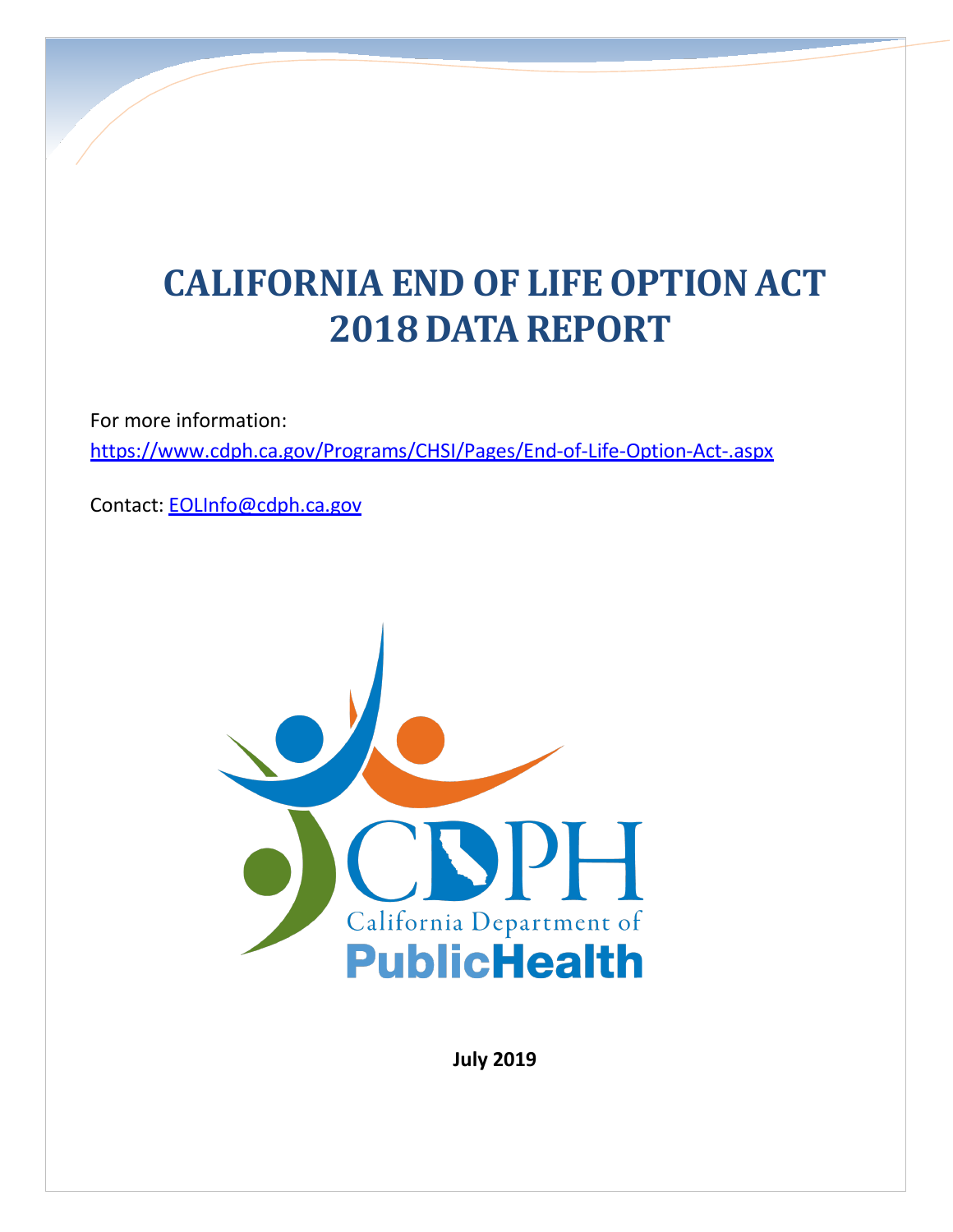#### **Executive Summary**

California's End of Life Option Act (EOLA) became effective on June 9, 2016. The Act allows terminally ill adults living in California to obtain and self-administer aid-in-dying drugs.<sup>[1](#page-1-0)</sup> The Act requires the California Department of Public Health (CDPH) to provide annual reports under strict privacy requirements. CDPH's reporting requirements are outlined in Health and Safety Code section 443.19 (b), which reads:

*(b) On or before July 1, 2017, and each year thereafter, based on the information collected in the previous year, the department shall create a report with the information collected from the attending physician follow up form and post that report to its Internet Web site. The report shall include, but not be limited to, all of the following based on the information that is provided to the department and on the department's access to vital statistics:*

*(1) The number of people for whom an aid-in-dying prescription was written.*

*(2) The number of known individuals who died each year for whom aid-in-dying prescriptions were written, and the cause of death of those individuals.*

*(3) For the period commencing January 1, 2016, to and including the previous year, cumulatively, the total number of aid-in-dying prescriptions written, the number of people who died due to use of aid-indying drugs, and the number of those people who died who were enrolled in hospice or other palliative care programs at the time of death.*

*(4) The number of known deaths in California from using aid-in-dying drugs per 10,000 deaths in California.*

*(5) The number of physicians who wrote prescriptions for aid-in-dying drugs.*

*(6) Of people who died due to using an aid-in-dying drug, demographic percentages organized by the following characteristics:*

*(A) Age at death.*

*(B) Education level.*

*(C) Race.*

*(D) Sex.*

<span id="page-1-0"></span> $\overline{a}$ 

*(E) Type of insurance, including whether or not they had insurance.*

*(F) Underlying illness.*

This report presents data as reported to CDPH from the EOLA-mandated physician reporting forms received between January 1, 2018, and December 31, 2018, and reflects information on individuals who were prescribed aid-in-dying drugs and died in 2018, as well as cumulative counts for the period commencing January 1, 2016. The information collected has been aggregated to protect the privacy of the individuals.

 $1$  Assembly Bill x2 15 (Eggman), Chapter 1, Statutes of 2015.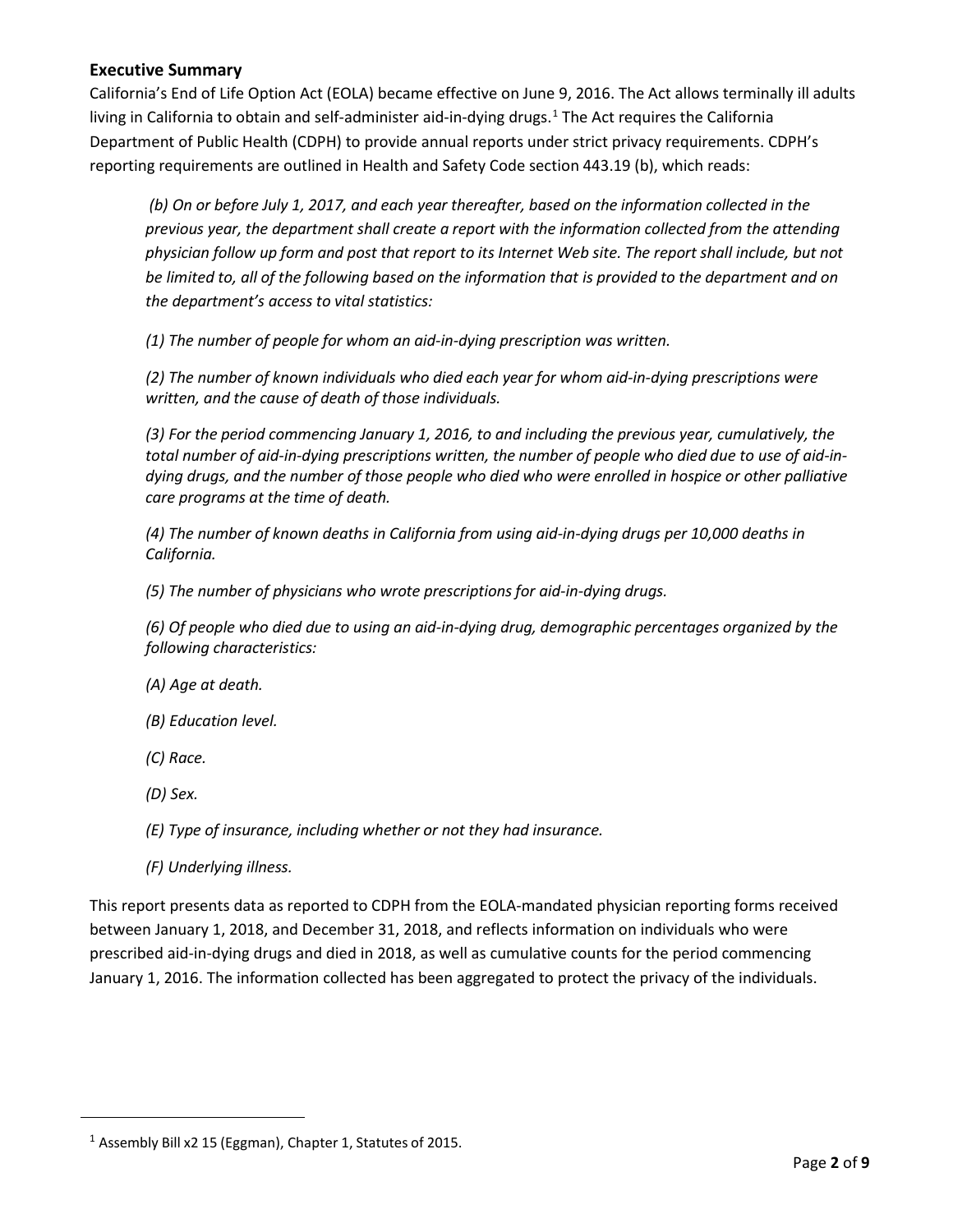For the year ending December 31, 2018, 452 individuals received prescriptions under the Act. 337 individuals died following their ingestion of the prescribed aid-in-dying drug(s), which includes 23 individuals who received prescriptions prior to 2018. Of the 337 individuals, 88.7 percent were 60 years of age or older, 94.4 percent had health insurance and 88.1 percent were receiving hospice and/or palliative care.

Since the law came into effect June 9, 2016 through December 31, 2018, prescriptions have been written for a total of 1,108 people under the Act and 807 individuals, 72.8 percent, have died from ingesting the medications. Of the 807 individuals who have died under the Act, 700 or 86.7 percent were receiving hospice and/or palliative care. Note that cumulative counts reported above do not match prior reports. These differences arise from a number of factors including the timing of forms received, the registration of deaths, and the inclusion of duplicate records, which have been removed.

#### **Introduction**

The EOLA allows an adult diagnosed with a terminal disease, who meets certain qualifications, to request an aid-in-dying drug from a physician. The Act requires physicians to use forms specified in statute for submitting information to CDPH. CDPH is responsible for collecting data from these forms, and preparing an annual report. Data presented in this report are based on the information from physicians' forms and California death certificates for calendar year 2018.

More information on the Act, reporting process, and required forms can be found here: [https://www.cdph.ca.gov/Programs/CHSI/Pages/End-of-Life-Option-Act-.aspx.](https://www.cdph.ca.gov/Programs/CHSI/Pages/End-of-Life-Option-Act-.aspx)

#### **Participation in the End-of-Life Option Activities**

For the calendar year 2018, 531 individuals started the end-of-life option process, as set forth in the Act, by making two verbal requests to their physicians at least 15 days apart. 180 unique physicians prescribed 452 individuals aid-in-dying drugs. The two most common drug categories prescribed were sedatives at 37.1 percent and a combination of a cardiotonic, opioid, and sedative at 35.0 percent. Of the 452 individuals who were prescribed such drugs, 314, or 69.5 percent, were reported by their physician to have died following ingestion of aid-in-dying drugs prescribed under EOLA; and 59 individuals, or 13.1 percent, died from the underlying illness or other causes. The ingestion status of the remaining 79 individuals is unknown. Of the remaining individuals, 42, or 9.3 percent, have died, but their ingestion status is unknown because follow up information is not available yet. For the remaining 37 individuals, or 8.2 percent, both death and ingestion status are pending. 23 individuals with prescriptions written in 2017 ingested and died from the drugs during 2018. As a result, the report demographics include the 337 individuals who ingested and subsequently died during the 2018 calendar year from aid-in-dying drugs. A chart illustrating the outcomes is provided on the next page as [Figure](#page-2-0) 1.

<span id="page-2-0"></span>In [2](#page-2-1)018, 337 individuals<sup>2</sup> died from ingestion of aid-in-dying drugs, a rate of 12.6 per 10,000 deaths based on 268,474[3,](#page-2-2)[4](#page-2-3) deaths to California residents in 2018.

<span id="page-2-1"></span> $2$  Total of individuals who received aid-in-dying prescriptions that died in 2018.

<span id="page-2-2"></span><sup>3</sup> California Department of Public Health, Preliminary California Comprehensive Death File, created in April 2019.

<span id="page-2-3"></span><sup>4</sup> Includes 2,667 out-of-state California resident deaths as of March 18, 2019.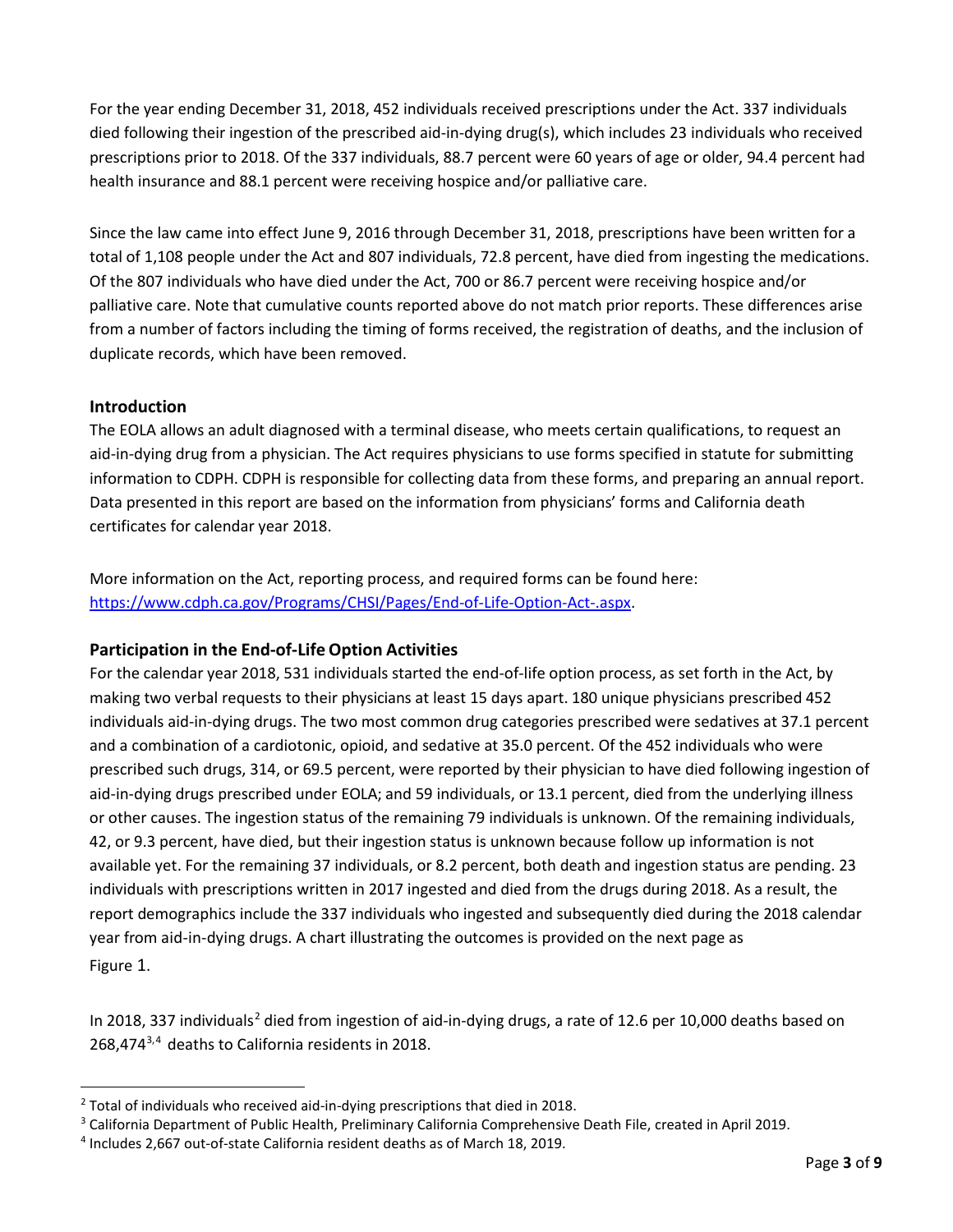

### **Figure 1: Summary of EOLA Prescriptions Written in 2017 and 2018 and Drugs Ingested in 2018[5](#page-3-0)**

### **Characteristics of Individuals**

Of the 337 individuals who died pursuant to EOLA during 2018, 11.3 percent were under 60 years of age, 75.9 percent were 60-89 years of age, and 12.8 percent were 90 years of age and older. The median age was 74 years. The decedents were 88.4 percent white, 51.0 percent were female; 88.1 percent were receiving hospice and/or palliative care, and 80.1 percent had at least some level of college education. 87.5 percent informed their family of their decision to participate in EOLA. A summary of this information is set forth in Table 1 and Table 2.

Of the 337 individuals who died pursuant to EOLA during 2018, 68.8 percent were identified as having had malignant neoplasms (cancer). Neurological diseases such as Amyotrophic Lateral Sclerosis and Parkinson's accounted for the second largest underlying illness grouping, totaling 13.1 percent.

The remaining major categories of underlying illnesses were documented as: cardiovascular diseases (7.7 percent), and respiratory diseases (non-cancer; 5.3 percent). The data are presented in [Figure 2.](#page-4-0)

Certifiers (physicians, coroners, and medical examiners) report the underlying terminal disease as the cause of death on the death certificates. This approach complies with applicable law; best ensures the reliability and usefulness of data collected from the death certificate for state, national, and international surveillance purposes; and effectuates the California Legislature's intent to maintain the confidentiality of individuals' participation in the Act.

<span id="page-3-0"></span> <sup>5</sup> Based on forms received as of March 8, 2019.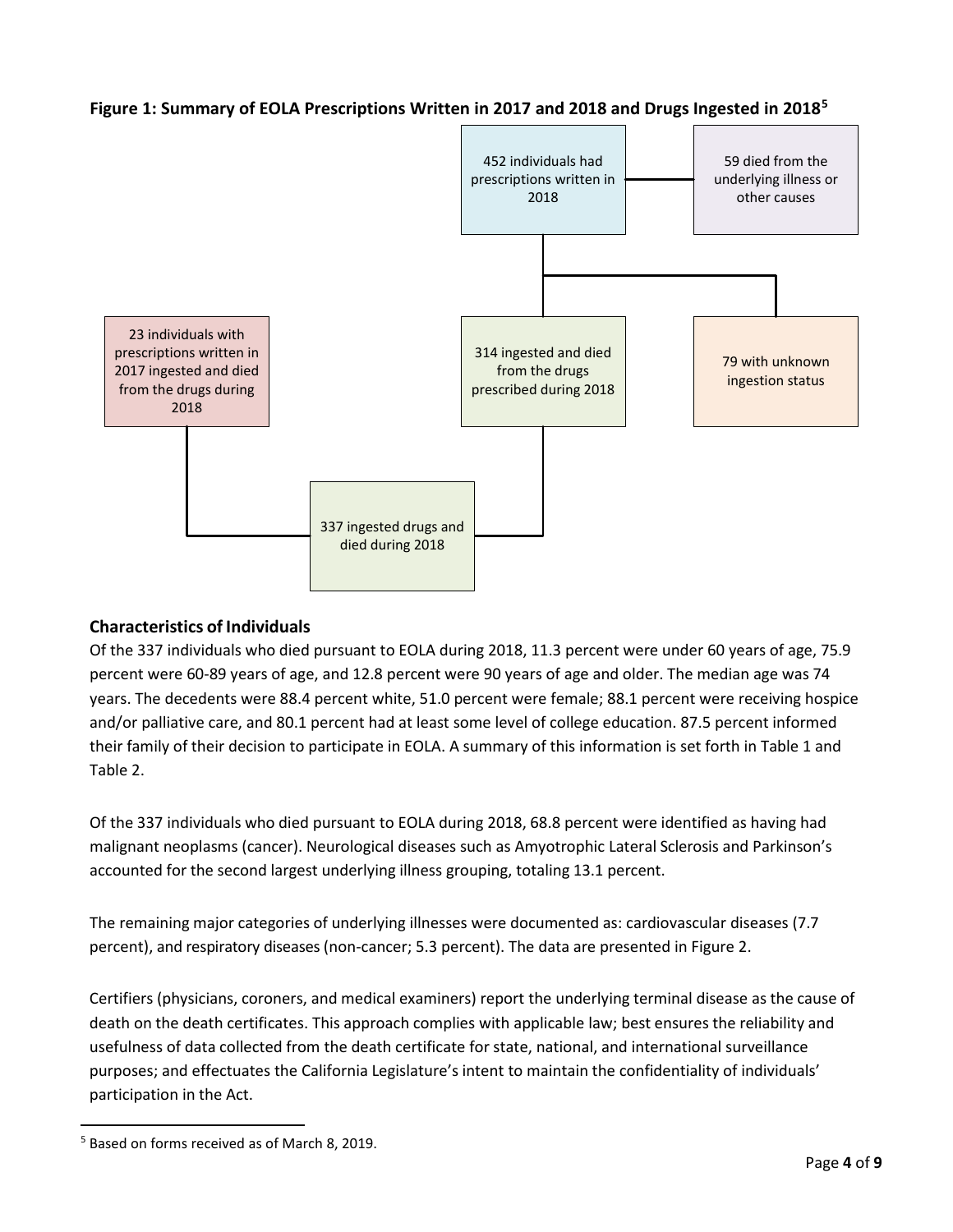

## <span id="page-4-0"></span>**Figure 2: Major Illness Categories for EOLA Individuals in 2018**

Among those with cancer as the underlying terminal disease – the largest group of individuals who utilized the Act – lung cancer accounted for 15.1 percent, pancreatic cancer accounted for 8.6 percent, colon cancer constituted 8.2 percent, breast cancer comprised 6.9 percent, and prostate cancer constituted 6.0 percent. Other malignant neoplasms accounted for the remaining 55.2 percent, as shown in [Figure 3.](#page-4-1) Additional information regarding the other types of malignant neoplasms can be found in [Table 1.](#page-6-0)



<span id="page-4-1"></span>**Figure 3: Major Malignant Neoplasm Types for EOLA Individuals in 2018**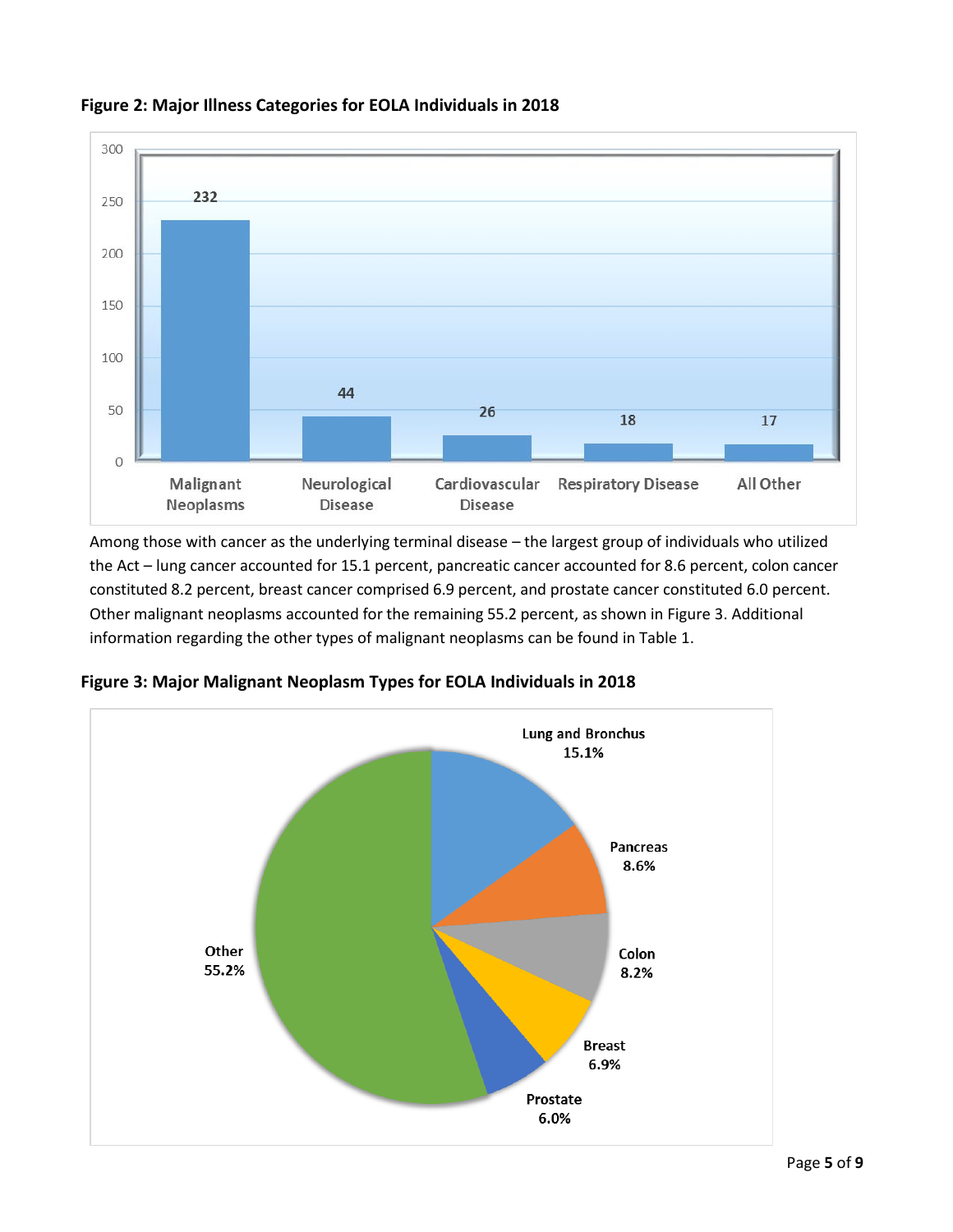I[n Table 1](#page-6-0) on page 8, most (94.4 percent) of the individuals who participated in the Act had some form of health insurance. Medicare or Medicare combined with another type of insurance accounted for 70.3 percent of individuals, individuals who had an unspecified type of insurance at 10.7 percent, and individuals with private insurance at 10.4 percent. Individuals with Medi-Cal comprised 2.7 percent of the Act participants, while individuals with another type of insurance such as Covered California or Veterans Affairs insurance, comprised 0.3 percent of participants. 17 individuals, or 5.0 percent, had undetermined health insurance coverage, while 2 individuals, or 0.6 percent, reported no health insurance coverage.

I[n Table 2](#page-8-0) on page [9,](#page-8-0) the report shows that 54.3 percent of individuals had a physician or trained healthcare professional present at the time of ingestion of the aid-in-dying drug. Of the individuals who had a physician or trained healthcare professional present at the time of ingestion, the attending physician was present for 70.5 percent of patients. The majority, or 92.0 percent, were in a private home for ingestion.

#### **Conclusion**

This Data Report presents data reported to CDPH from EOLA-mandated physician reporting forms and reflects information on all patients who were prescribed aid-in-dying medications in 2018 or prior years, and subsequently died in 2018 of ingesting the prescribed drugs. The information collected by CDPH has been aggregated to protect the privacy of the participants.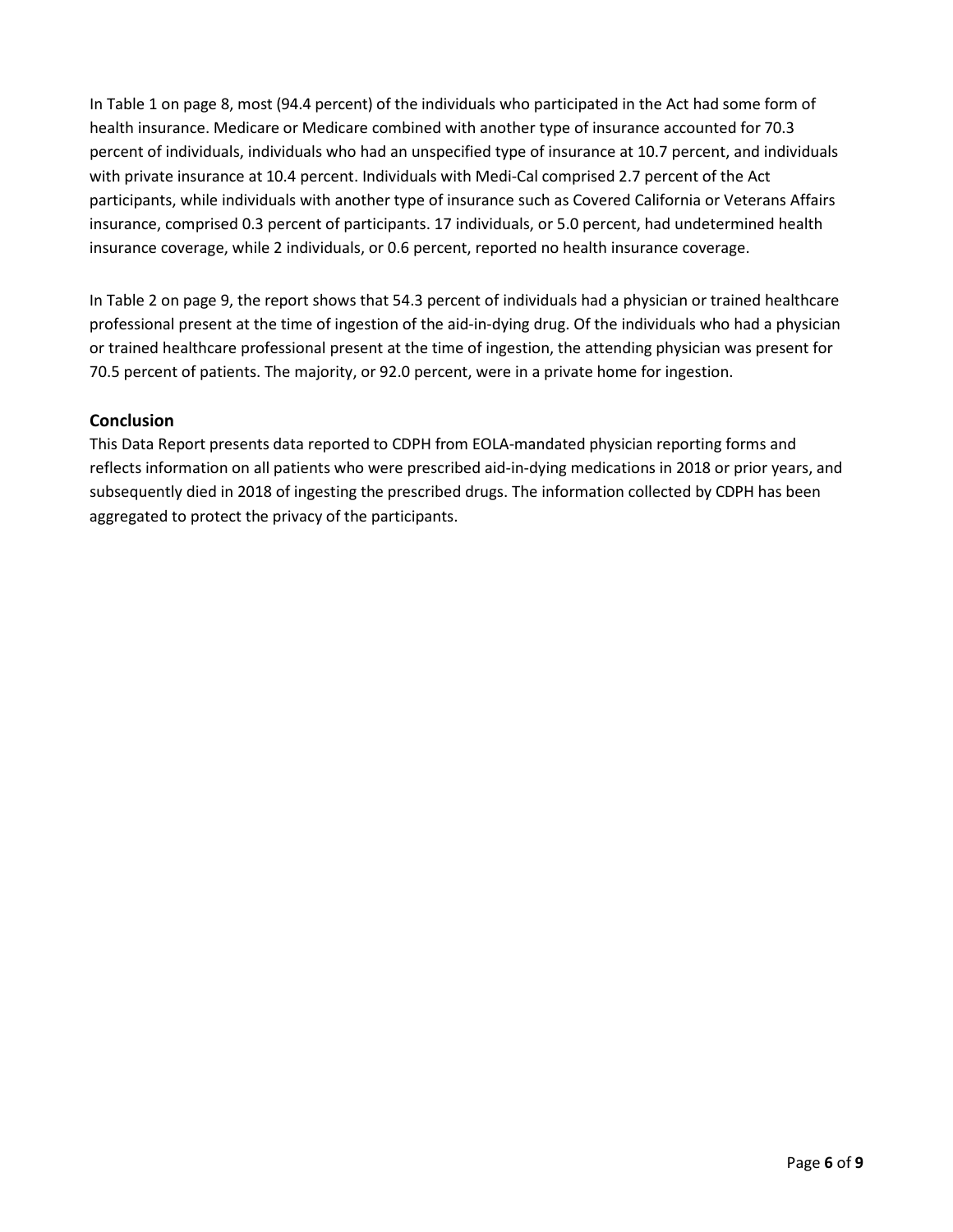<span id="page-6-0"></span>**Table 1: Characteristics of the EOLA Individuals who Died Following Ingestion of an Aid-in-Dying Drug**

| <b>Characteristics</b>                | 2018           | $(N=337)$  |
|---------------------------------------|----------------|------------|
| Age                                   | N              | (%)        |
| Under 60                              | 38             | (11.3)     |
| 60-69                                 | 73             | (21.6)     |
| 70-79                                 | 116            | (34.4)     |
| 80-89                                 | 67             | (19.9)     |
| 90 and Over                           | 43             | (12.8)     |
| Median Age (Range)                    | 74             | $(27-103)$ |
| <b>Sex</b>                            | N              | (%)        |
| Female                                | 172            | (51.0)     |
| Male                                  | 165            | (49.0)     |
| <b>Education</b>                      | N              | (%)        |
| No High School Diploma                | 8              | (2.4)      |
| High School Diploma or GED            | 56             | (16.6)     |
| Some College                          | 60             | (17.8)     |
| Associate's Degree                    | 29             | (8.6)      |
| Bachelor's Degree                     | 90             | (26.7)     |
| Master's Degree                       | 53             | (15.7)     |
| Doctorate or Professional Degree      | 38             | (11.3)     |
| Unknown                               | 3              | (0.9)      |
| <b>Race/Ethnicity</b>                 | N              | (%)        |
| White                                 | 298            | (88.4)     |
| <b>Black</b>                          | 3              | (0.9)      |
| American Indian/Alaskan Native        | $\mathbf 0$    | (0.0)      |
| Asian                                 | 20             | (5.9)      |
| Hawaiian/Pacific Islander             | $\mathbf 0$    | (0.0)      |
| Other                                 | 1              | (0.3)      |
| Multi-Race                            | $\overline{2}$ | (0.6)      |
| Hispanic                              | 13             | (3.9)      |
| Unknown                               | 0              | (0.0)      |
| <b>Hospice and/or Palliative Care</b> | N              | (%)        |
| Enrolled                              | 297            | (88.1)     |
| Not Enrolled                          | 37             | (11.0)     |
| Unknown                               | 3              | (0.9)      |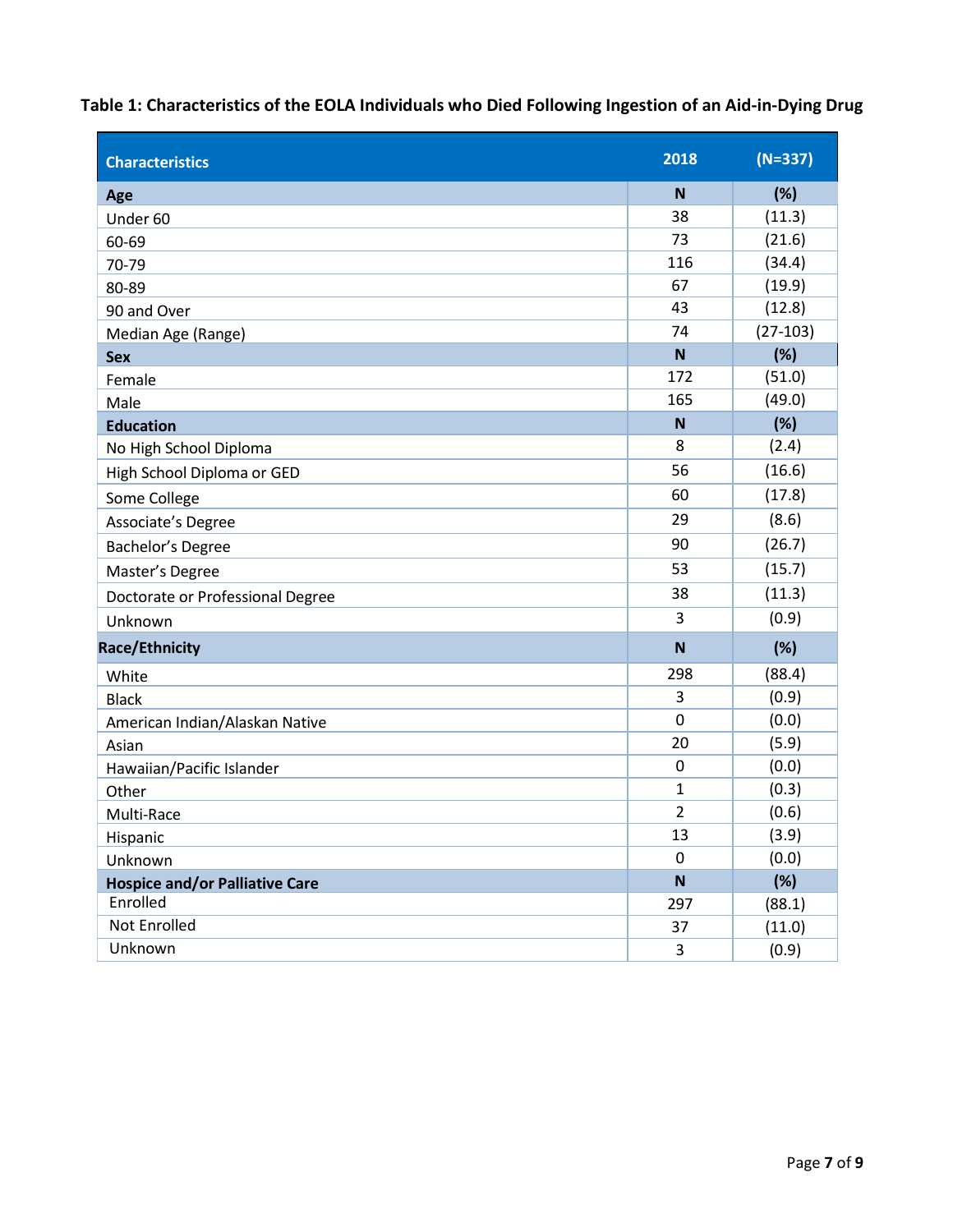| <b>Characteristics</b>                                       | 2018           | $(N=337)$ |
|--------------------------------------------------------------|----------------|-----------|
| <b>Insurance</b>                                             | $\mathbf N$    | (%)       |
| Medicare or Medicare with another type of insurance          | 237            | (70.3)    |
| Private insurance                                            | 35             | (10.4)    |
| Medi-Cal                                                     | 9              | (2.7)     |
| Other (including VA and Covered California)                  | $\mathbf{1}$   | (0.3)     |
| Has Insurance, but unknown type                              | 36             | (10.7)    |
| No Insurance                                                 | $\overline{2}$ | (0.6)     |
| Unknown                                                      | 17             | (5.0)     |
| <b>Underlying Illness</b>                                    | N              | (%)       |
| <b>Malignant Neoplasms (Cancer)</b>                          | 232            | (68.8)    |
| Lung and Bronchus                                            | 35             | (15.1)    |
| Pancreas                                                     | 20             | (8.6)     |
| Colon                                                        | 19             | (8.2)     |
| <b>Breast</b>                                                | 16             | (6.9)     |
| Other Digestive Organs [e.g., stomach, esophagus]            | 15             | (6.5)     |
| Prostate                                                     | 14             | (6.0)     |
| <b>Blood</b>                                                 | 13             | (5.6)     |
| Eye, Brain and Other Parts of Central Nervous System         | 13             | (5.6)     |
| Lip, Oral Cavity and Pharynx                                 | 13             | (5.6)     |
| Skin                                                         | 13             | (5.6)     |
| <b>Female Genital Organs</b>                                 | 12             | (5.2)     |
| Ill-defined, Secondary and Unspecified Sites                 | 12             | (5.2)     |
| Urinary tract                                                | 12             | (5.2)     |
| Liver                                                        | 10             | (4.3)     |
| <b>Mesothelial and Soft Tissue</b>                           | 4              | (1.7)     |
| Respiratory and Intrathoracic Organs                         | $\overline{2}$ | (0.9)     |
| Thyroid and Other Endocrine Glands                           | $\mathbf{1}$   | (0.4)     |
| <b>Other Cancers</b>                                         | 8              | (3.4)     |
| <b>Neurological Disease</b>                                  | 44             | (13.1)    |
| Amyotrophic lateral sclerosis                                | 31             | (70.4)    |
| Parkinson's Disease                                          | 5              | (11.4)    |
| Other                                                        | 8              | (18.2)    |
| <b>Cardiovascular Disease</b>                                | 26             | (7.7)     |
| <b>Respiratory Disease</b>                                   | 18             | (5.3)     |
| <b>Chronic Lower Respiratory Disease</b>                     | 16             | (88.9)    |
| Other                                                        | 2              | (11.1)    |
| <b>Kidney Disease</b>                                        | 4              | (1.2)     |
| <b>Cerebrovascular Disease</b>                               | 3              | (0.9)     |
| Immune Mediated Disease [e.g., Multiple Sclerosis]           | 3              | (0.9)     |
| Musculoskeletal and Connective Tissue Diseases [e.g., Lupus] | $\overline{2}$ | (0.6)     |
| Other <sup>6</sup>                                           | 5              | (1.5)     |

<span id="page-7-0"></span> <sup>6</sup> Includes Gastrointestinal Disease; Liver Disease; Endocrine, Nutritional and Metabolic Disease; Infectious and Parasitic Disease